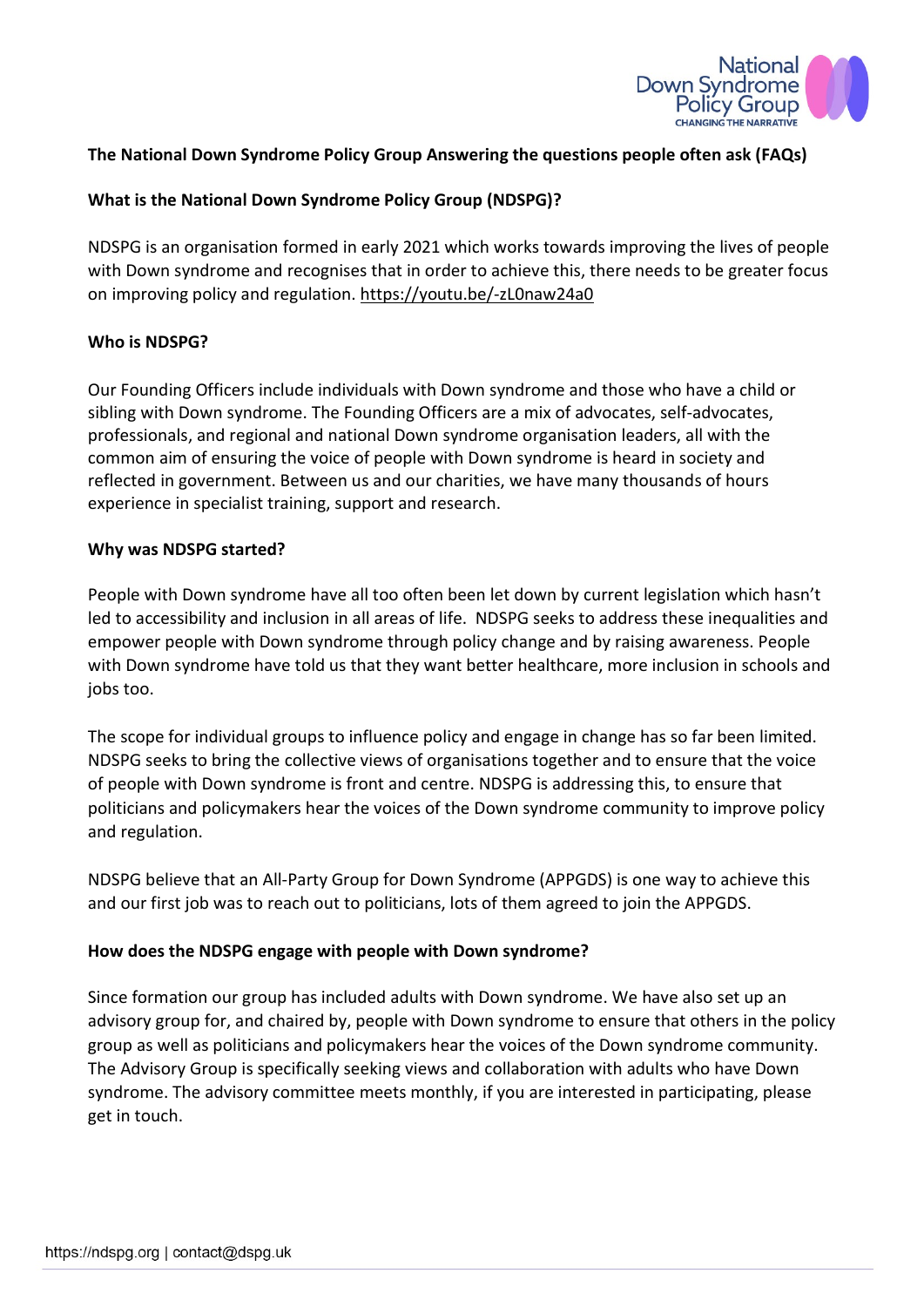

### How does the NDSPG engage with the Down syndrome community and others?

We engage with the community through the webinars, meetings and newsletters. Surveys and consultations will allow more formal engagement. We welcome constructive input from regional and national groups. Individuals are also encouraged to contact us by email and follow our news. We welcome community engagement & feedback.

NDSPG is supported by well over 100 regional, national and international organisations including Mencap and Down Syndrome Education International, who have acknowledged this through their group's listing on the NDSPG's website.

#### Does NDSPG have any political affiliation?

No, NDSPG is apolitical and welcomes input from across the political spectrum.

#### Why do we need an All-Party Parliamentary Group for Down syndrome (APPGDS)?

Although All-Party Groups have no official status within Parliament, such a group focuses on the issues affecting the Down syndrome community. There was an APPG for Down syndrome until 2015 and NDSPG believe that there is still a need for politicians and policymakers to hear the voices of the Down syndrome community to improve policy and regulation through a group like this. APPGDS was registered in 2021 after we reached out to politicians.

#### What does the APPGDS do?

The APPGDS held its first meeting in May 2021 and meets every few months either in Parliament or online. It has members from seven political parties, including the Conservative Party, Labour Party, Liberal Democrat Party, Scottish National Party, Democratic Unionist Party, Plaid Cymru and the Social Democratic and Labour Party.

The APPGDS plans to focus on areas of health and maternity care, education, employment and social care in relation to people with Down syndrome to improve outcomes using existing laws and regulations.

You can ask your MP if they are a member or would be interested in being in the APPGDS by writing to them https://www.theyworkforyou.com/mp/

#### What is the Down Syndrome Act 2022?

It started out as the 'Down Syndrome Bill' and became 'The Down Syndrome Act 2022' after becoming law, The Down Syndrome Act is an enabling framework with the aim to create a plan within a year to lead to more accessibility and inclusion. To help with this, the Government invites everyone to participate in a consultation process which will inform the development of guidance to be issued to local authorities and other relevant bodies.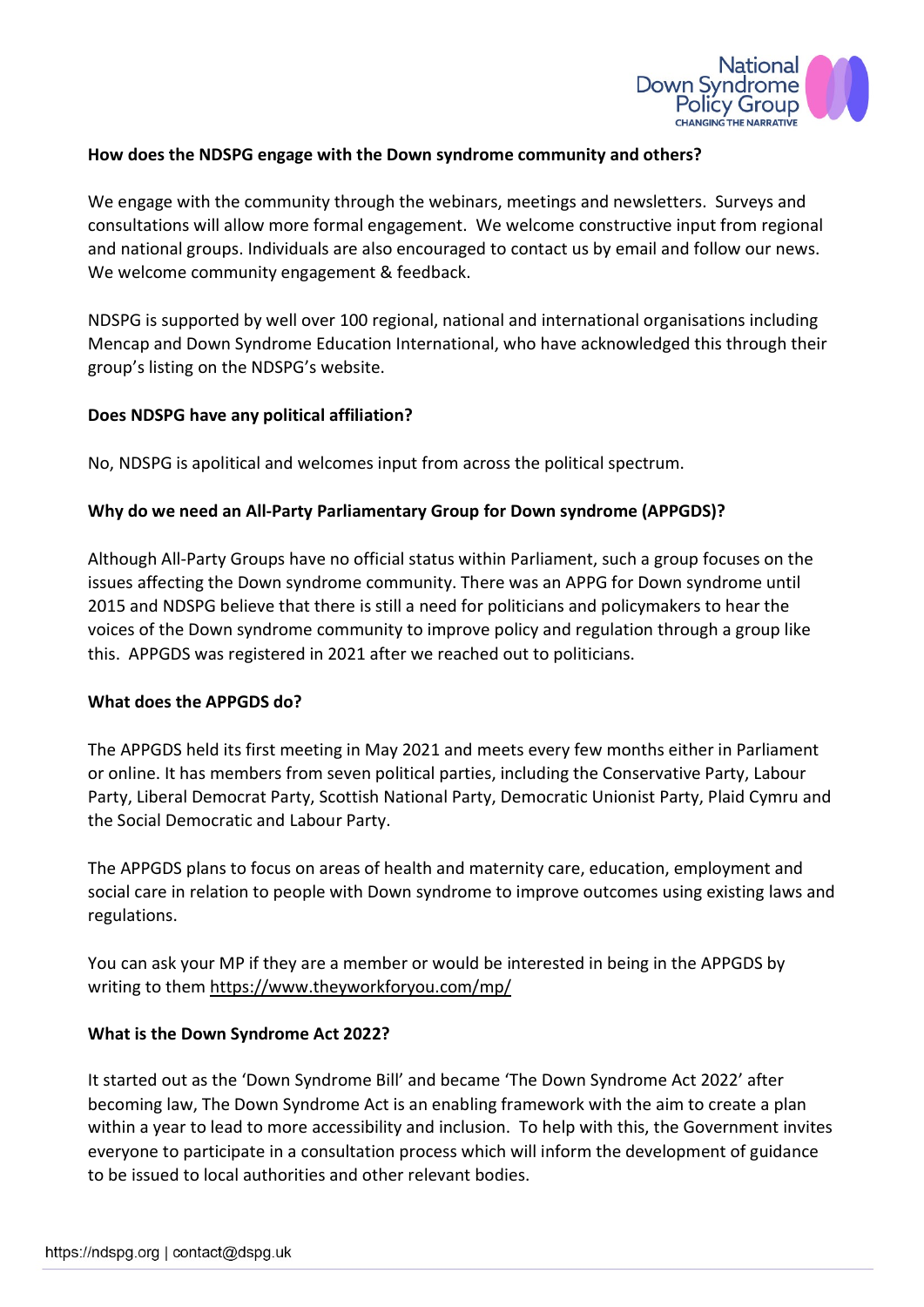

### How did the Down Syndrome Act come about?

All MPs have an opportunity to enter the Private Members' Ballot. Dr Liam Fox MP's name was selected at random and after he was lobbied by thousands of groups and individuals, he elected to sponsor a Down Syndrome Bill. No other MP has previously chosen to do this.

The Down Syndrome Bill secured support from 7 political parties, was backed by the Government, plus the overwhelming support of individuals, experts and organisations from the Down syndrome community as well as key organisations such as Mencap and Down Syndrome Education International. https://youtu.be/0YHrfgz9dG8

### Was there a public consultation for the Down Syndrome Bill before it became an Act?

A Private Members Bill (PMB) differs to a typical bill in that the full consultation takes places after the bill becomes an act. PMBs have a very short window to be approved, and as a result it is rare for a PMB to make it through the parliamentary process. Therefore, it makes sense to invest time and funding into the consultation process once the bill becomes an act.

Dr Liam Fox MP, NDSPG, MPs and Peers have repeatedly made it clear from the outset, that those with Down syndrome have been and will continue to be at the heart of the consultation process, and everyone will have the opportunity to contribute.

This positive outcome was as a direct result of Dr Liam Fox MP's dedication to this cause and the tireless campaigning by NDSPG and the wider Down syndrome community who joined together to show their support, lobby MPs, and gain government backing.

#### What will happen as a result of the Down Syndrome Act?

It is expected that guidance for the Down Syndrome Act will be published within a year of the Bill receiving Royal Assent. NDSPG is working in positive partnership with our community and Government to ensure that people with Down syndrome benefit from appropriate services and interventions to meet their specific needs as a result.

We hope that many will contribute to forthcoming consultation ahead of the guidance being developed.

#### Does NDSPG support the Down Syndrome Act?

Yes. NDSPG believe this is a unique opportunity for those with Down syndrome and their families. Good guidance as developed, could lead to more people getting the right services and interventions leading to better outcomes.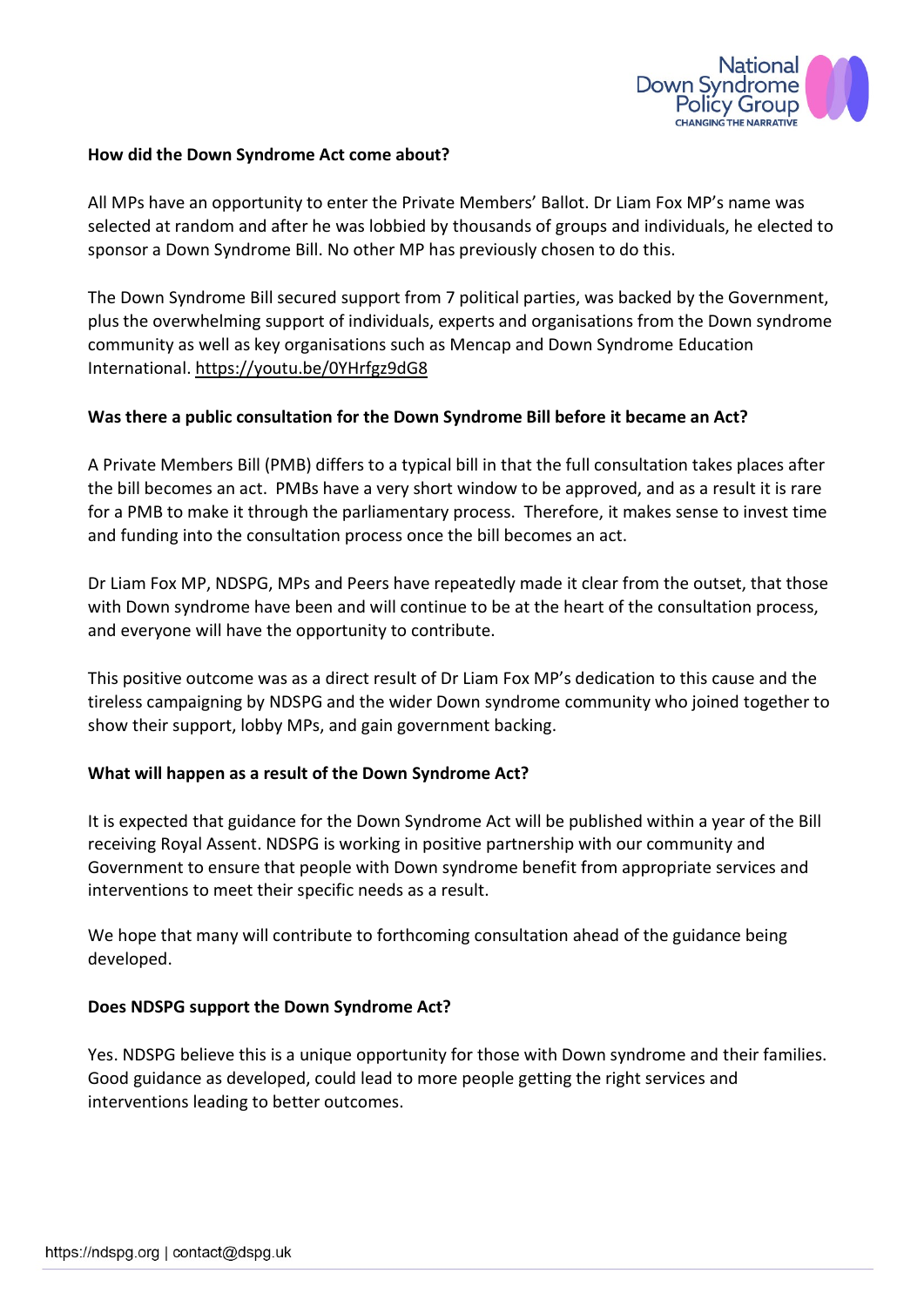

### Does the Down Syndrome Act recognise people with the condition as a specific minority group?

Although the Act does not specifically state this, it does say that it is intended 'to make provision about meeting the needs of persons with Down syndrome; and for connected purposes.' As such, the Down Syndrome Act gives recognition to individuals with Down syndrome.

### Why does NDSPG ask for Down syndrome to be specifically recognised?

There is currently no registration system for people with Down syndrome and therefore local authorities and related bodies are unable to effectively plan, fund and deliver appropriate services and interventions to meet their specific needs.

All people with Down syndrome are individuals and a diagnosis should not define the person. However, it cannot be ignored that people with Down syndrome have an identifiable genetic condition which can lead to some basic common needs requiring specific support and interventions. For example, the majority of people with Down syndrome have a learning profile specific to Down syndrome and the vast majority will require specialist speech and language intervention. Currently, children and young people experience greater hospitalisation and for longer periods, adults are predisposed to early onset Alzheimer's and die on average 28 years earlier than the general population.

During debate of the Down Syndrome Bill, Lord Kamall stated, "There are existing legal frameworks in place which require health, care, education and housing authorities to consider a person's individual needs regardless of their condition. However, there is evidence to suggest they have not always worked as intended for people with Down syndrome. That can be due to the lack of understanding or appreciation by commissioners and providers of services of the unique needs of people with Down syndrome, reducing the quality of care they receive and their overall life outcomes."

#### Will the Down Syndrome Act really make any difference?

There are existing legal requirements on public authorities to consider the needs of people when commissioning and delivering services. However, they do not require the production of specific guidance on how to meet the needs of people with Down's syndrome.

For the first time the Act will legally require the Secretary of State to produce guidance about meeting the health, care, education and housing needs of people with Down syndrome. The Secretary of State must do this and cannot decide not to do this. The Bill sets out that the Secretary of State must consult on the development of the guidance and present it to Parliament once it has been published.

The Guidance will set out the steps and actions public authorities can take to support people with Down syndrome. As public authorities become more clearer on how best to meet the needs of people with Down syndrome, these individuals should have better experiences accessing and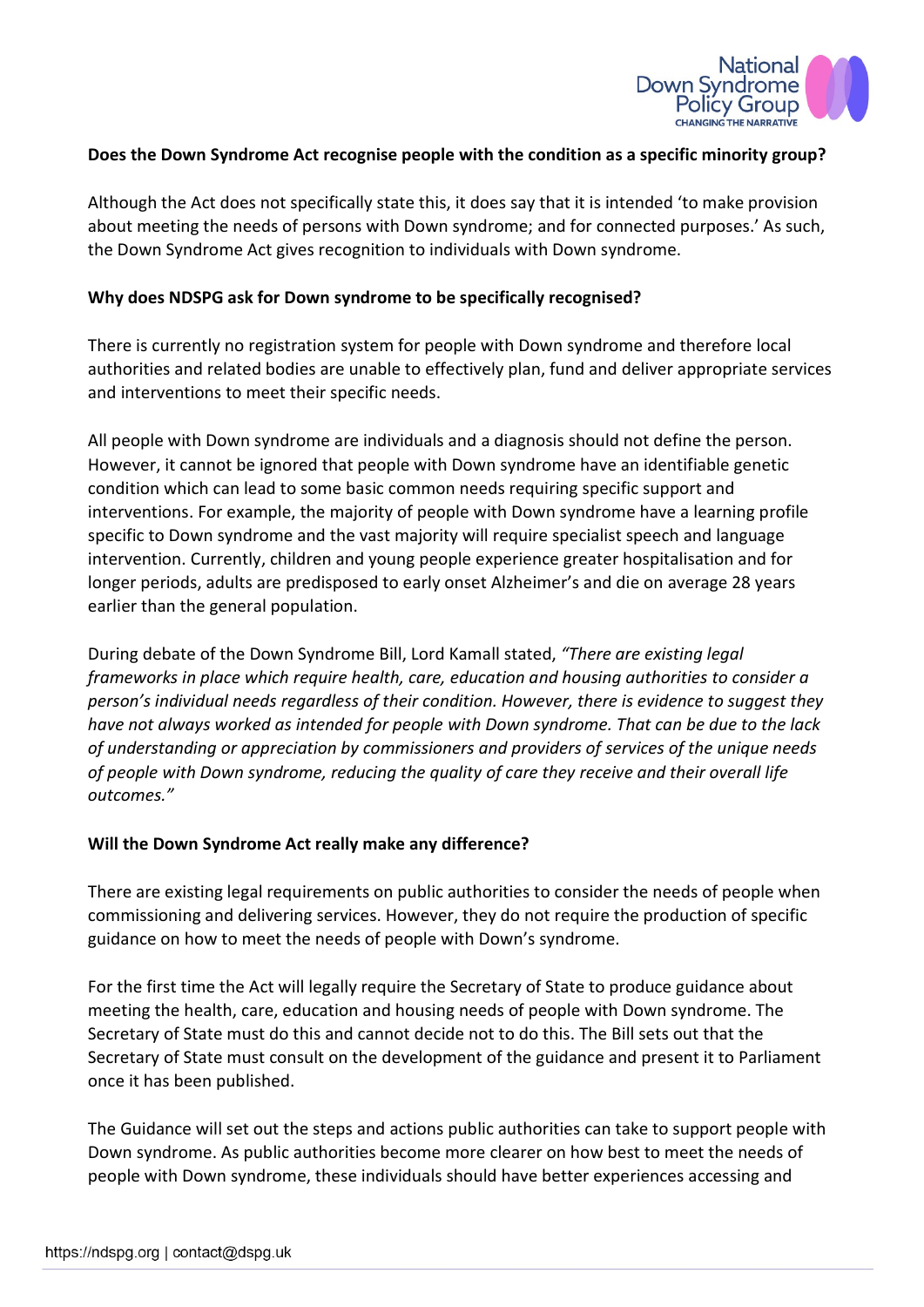

receiving services that are important to them. The guidance will also clarify what they can if do not think they are receiving the right support.

At the second reading of the Bill (18.03.22), Baroness Hollins stated, "The practical impact of this guidance should not be understated. It will raise awareness and understanding of the needs of people with Down syndrome, and it will support authorities to recognise how to adapt services to meet those needs, ensuring that people with Down syndrome, their families and carers can get the support they need."

The legal requirement that public authorities 'must have due regard to' the guidance is a strong one. Public authorities required by statute to have regard to guidance will be fully expected to follow the guidance unless they have cogent reasons for not doing so. The Courts are responsible for deciding if public authorities have done enough to comply with the duty to have due regard to the guidance. You can read more about these types of duties ("having due regard to guidance") in the Delegated Powers and Regulatory Reform Committee (DPRRC) report here: Democracy Denied? page 36 para 95

https://committees.parliament.uk/publications/7960/documents/82286/default/

As the Bill passed through the House of Commons, Government committed that there will be a named lead responsible for implementing the Down Syndrome Act on an Integrated Care Board. This will ensure there is a voice for people with Down syndrome and accountability for putting the requirements of the Act into practice.

This requirement will be set out in the statutory guidance issued under powers set out in the Health and Care Bill (strictly speaking through a new section of the NHS Act 2006 to be inserted by clause 20 of the Health and Care Bill) as the Health and Care Bill will lay out the composition of Integrated Care Boards and therefore is the mechanism through such duties can be set out.

This relevant guidance will be published in due course following the passing of the Health and Care Bill into law.

### The Down Syndrome Act does not place responsibility on Local Authorities for education?

Local authorities already have duties under existing legislation; Part 3 of the 2014 Children and Families Act are in scope as per para 3 of the Schedule. As such, any omission of reference to local authorities in the Act is for economy of drafting and to avoid duplication.

### There is no mention of the variations of Down syndrome in the Bill?

This Bill is aimed at improving support for all people with Down syndrome across England, including the variations of Down syndrome. It isn't considered necessary to describe all variations in the legislation.

However, the Secretary of State will consider whether a more detailed list of the variations of Down syndrome (which fall within the scope of the Bill) should be set out in the Guidance. Any list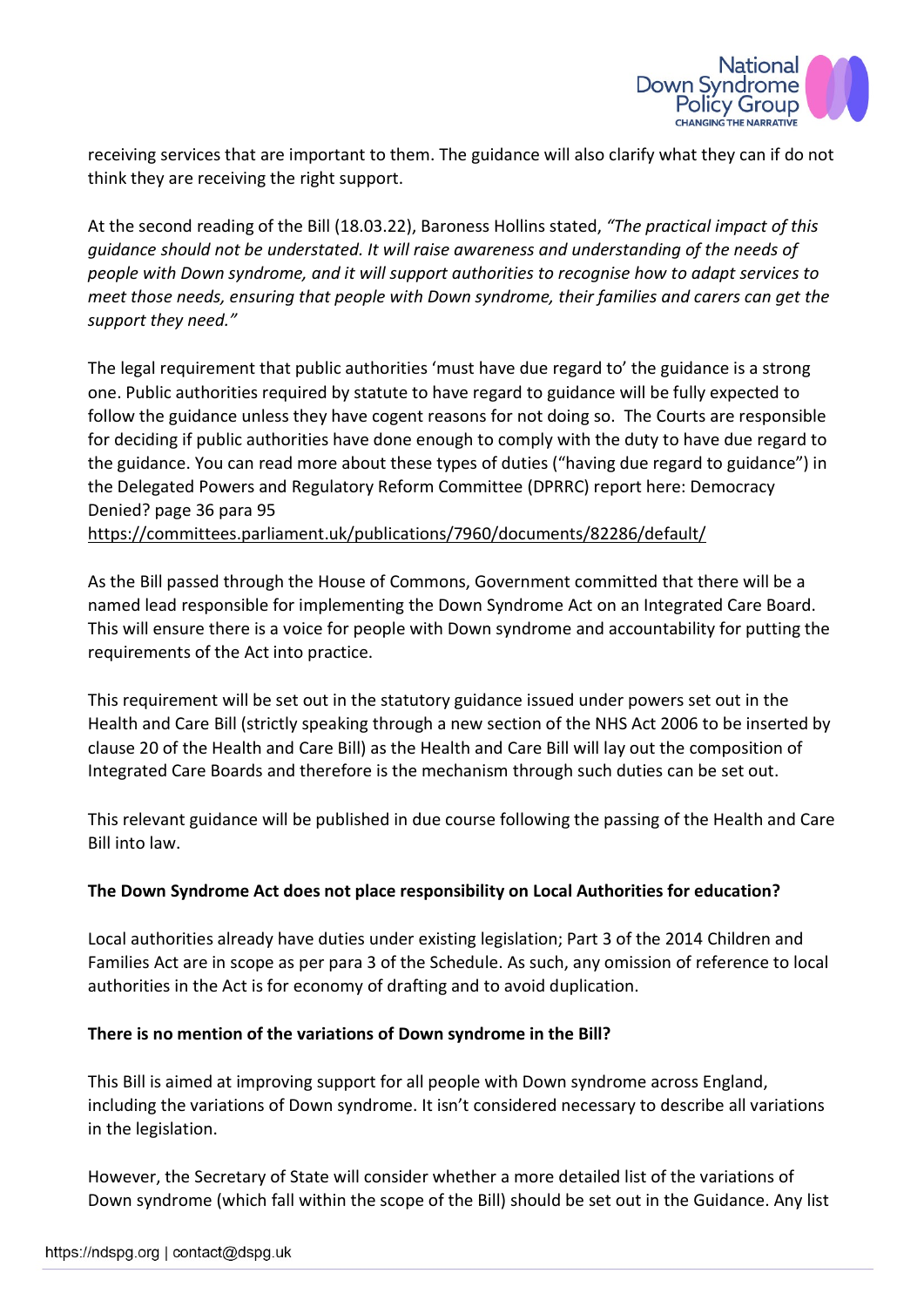

would need to be non-exhaustive so that it remains up-to-date, subject to new or changing understanding of variations of Down syndrome.

### Given the Down Syndrome Bill was backed by Government, is this party political?

The Down Syndrome Bill received cross party support, unopposed by any politician during the second reading of the Bill.

### In which countries does will the Down Syndrome Act apply?

The Act and guidance will apply to all those living in England.

### Does a Down Syndrome Act mean that there will be less support available for those with other disabilities?

The Down Syndrome Act is not discriminatory and under the Equality Act of 2010, would not be permitted to be so. This Bill is not about enhanced rights for people with Down syndrome; it is about raising awareness and making sure identifiable and unique needs are not overlooked when planning, designing, and delivering services. Lord Kamall stated at the Second Reading of the Bill at the House of Lords (18.03.22), "I point out that any preference…would be unlawful under the Equality Act 2010. The guidance is about making clearer the steps that could be taken to meet the unique needs of people with Down syndrome."

'General' practice is not the best fit for people with Down syndrome when we have long known specialist intervention has the best outcomes, but despite decades of specialist research by experts in the field, these specific needs are routinely ignored and misunderstood and people with Down syndrome continue to be marginalised.

It is essential that people with Down syndrome are recognised as a specific group so that these and other inequalities can be effectively addressed, and individuals have the provision, opportunities and outcomes they deserve.

### Is the Down Syndrome Act 2022 similar to the Autism Act 2009?

Yes, there are parallels. The National Autistic Society reports that the Autism Act has brought about some great changes to the way that autistic people access support and there is a commitment to extend the benefits to children too. The National Autistic Society also believe that more progress could be made. We can engage with that community and learn from other experts in that field.

We hope for positive change for the Down syndrome community. Note that the Down Syndrome Act applies to all ages.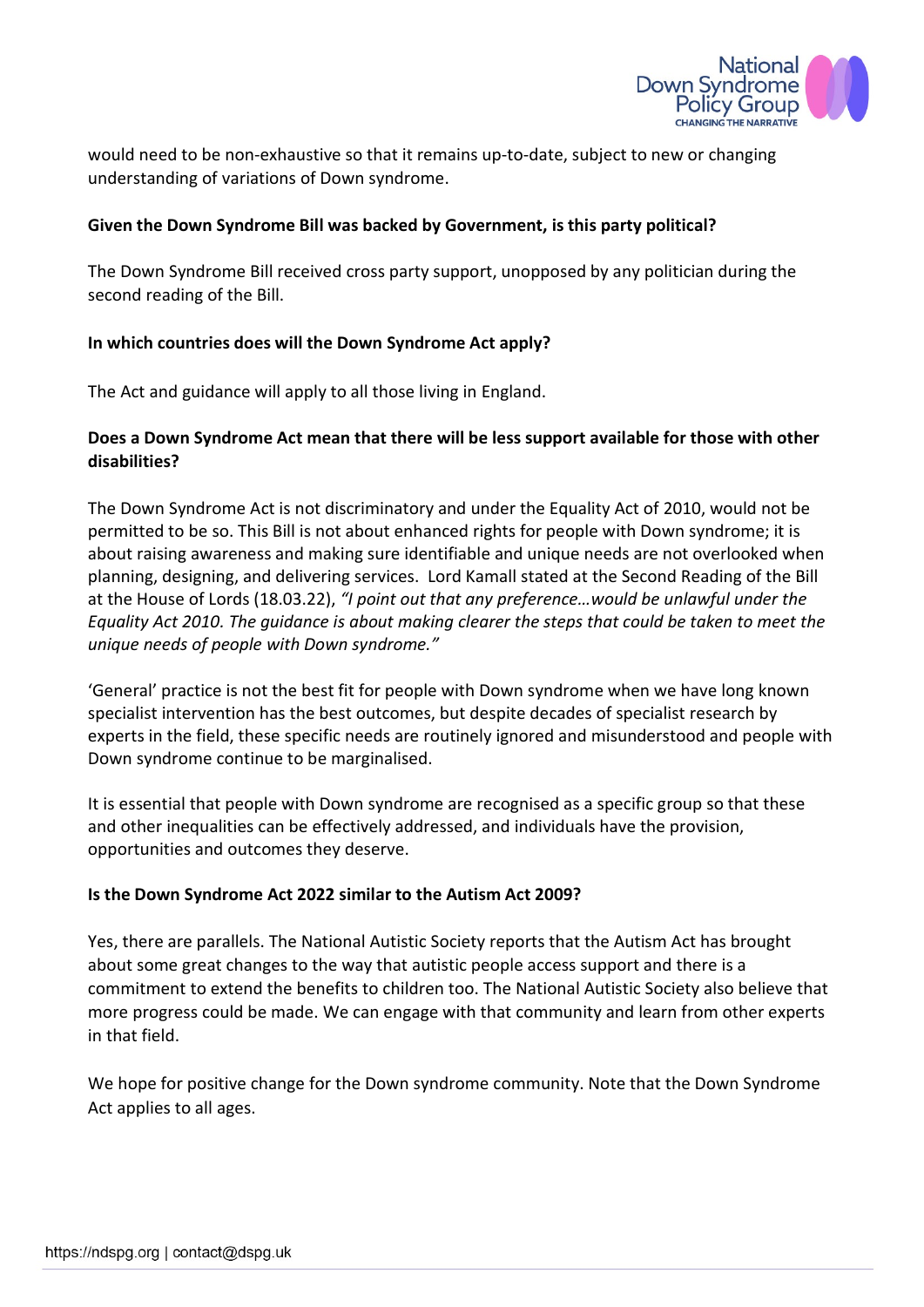

### NDSPG should have proposed a bill for all learning disabilities?

NDSPG's specialism is Down syndrome, and it is not within our remit or expertise to propose a Learning Disability Bill. There are many other organisations who would be far better placed to do this should they choose to do so. Lord Kamall at the Second reading of the Down Syndrome Bill at the House of Lords (18.03.22) said all "previous attempts to introduce…bills on learning disability have been unsuccessful." This is perhaps because of scale of the project. It would be a huge undertaking and would take many years for anything to come to fruition. There is such a vast range of need across the learning disability community and huge gaps in research, there is a real danger that any guidelines or legislation would be superficial.

Baroness Hollins in her speech at the Second Reading of the Bill at the House of Lords stated that if the Bill did not pass it will "…fall into oblivion – yet again out of sight and out of mind. There will be no Learning Disability Bill to replace it. The desire for the perfect is so often the enemy of the good." A clear focus on one condition was needed to improve the chance of any legislation being passed. It is hoped by all that the framework and strategies created in this Bill can be replicated to benefit other people with learning disabilities.

#### Is the NDSPG a charity?

No. As NDSPG provides the secretariat to the All-Party Parliamentary Group on Down Syndrome and the majority of our activity at the moment is campaigning for a change in the law – this is not deemed 'charitable'. This situation may change as we develop our activity.

#### Who is funding the NDSPG work?

NDSPG is a group of committed volunteers, but we will need funds to pay for research, consulting expertise when it's needed and also to support the administration of the group and the APPG tasks. We will apply for grants and use any donations for the purpose. Email us if you would like to help with funding our work.

There are more videos on our YouTube Channel which you may find helpful. If you have any unanswered questions or would like to get in touch, please contact us by email at contact@ndspg.org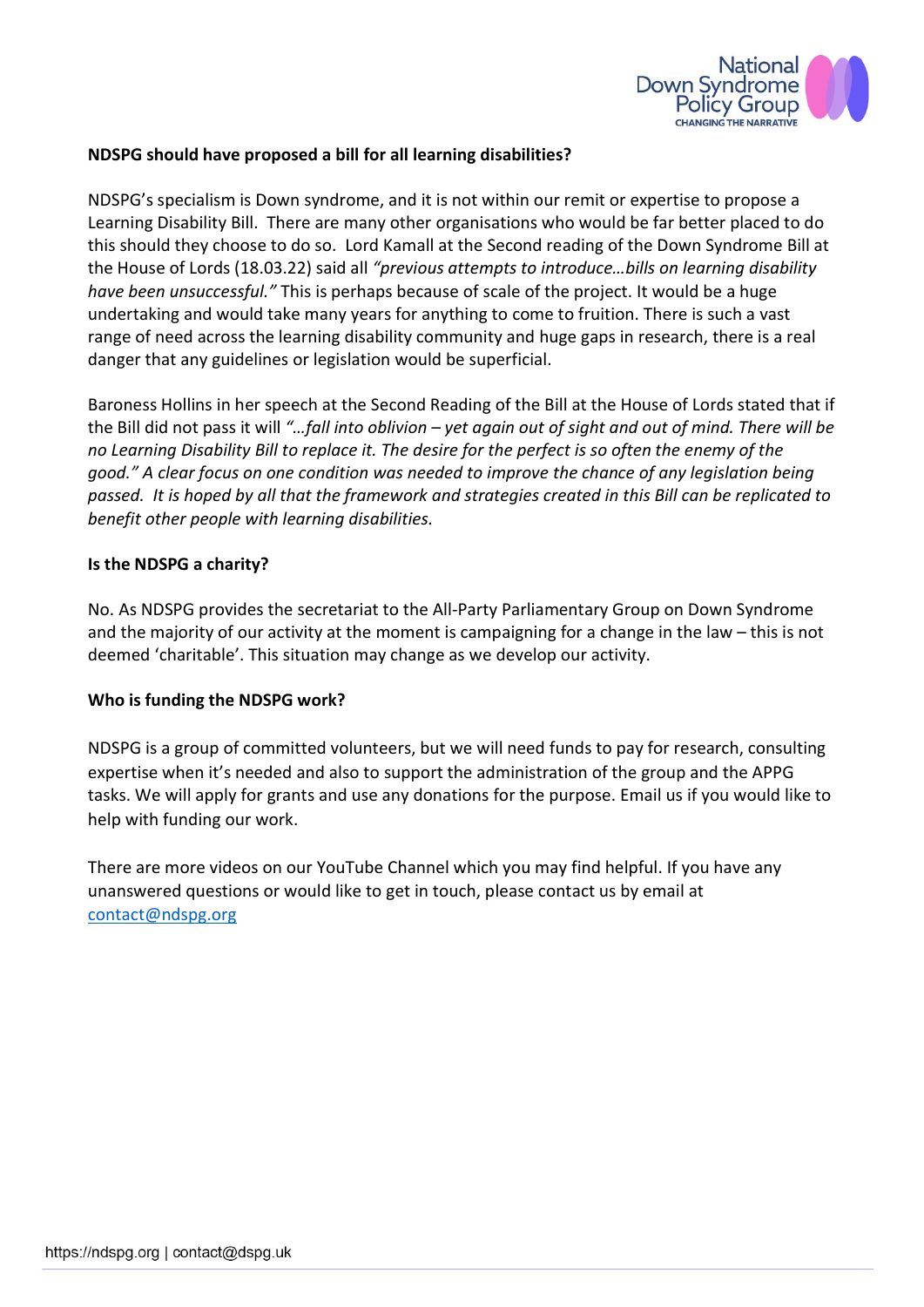

# Statistics and References

## **Equality**

- Around 40,000 people with Down syndrome live in the UK, this means it is a minority group.
- The minority groups protected by equality law include those with https://www.equalityhumanrights.com/en/equality-act/protected-characteristics
- The Disability Discrimination Act was passed in 1994. The Equality Act was passed in 2010 https://www.legislation.gov.uk/ukpga/2010/15/notes/contents
- The UK adopted the United Nations Convention on the Rights of People with Disabilities in 2007 as a government commitment to equality for disabled people, to remove barriers to and create opportunities to let them fulfil their potential and be full members of society https://assets.publishing.service.gov.uk/government/uploads/system/uploads/attachment\_data/file/345120 /uk-initial-report.pdf
- The Autism Act 2009 https://www.legislation.gov.uk/ukpga/2009/15/contents

# **Education**

- Since 1970, everyone including those with a disability can legally have an education https://www.legislation.gov.uk/ukpga/1970/52/enacted
- A young person, with special educational needs, who wants a place in a mainstream school is entitled to be there, as stated in the Children and Families Act 2014 https://www.legislation.gov.uk/ukpga/2014/6/contents/enacted

#### **Health**

- People with Down syndrome are living longer lives thanks to better healthcare with their life expectancy increasing from about age 12 in 1949 to around 60 years of age in 2004. This has probably increased. Now some people live until they are well over 70 years old https://www.ncbi.nlm.nih.gov/pmc/articles/PMC3010180/#R5
- Children and young people with Down syndrome require more hospital admissions, readmissions emergency admissions and longer lengths of stays than their peers https://bmjopen.bmj.com/content/10/4/e033770
- People with Down syndrome are living longer but still die earlier than people without Down syndrome https://pubmed.ncbi.nlm.nih.gov/29573301/#:~:text=Results%3A%20People%20with%20Down%20syndrom e,age%20and%20poorer%20parental%20education.
- Speech and language therapy helps people with Down syndrome as it can increase personal development in lots of areas. https://sltforkids.co.uk/conditions-wetreat/downssyndrome/#:~:text=A%20child%20with%20Down's%20Syndrome%20may%20be%20able%20to% 20understan d,expressive%20language%20and%20syntax%20skills.
- Down syndrome screening leads to around 85% of terminations after a positive result https://www.itv.com/news/tyne-tees/2021-05-26/north-east-parents-fear-new-downs-syndrome-nipttestwill-increase-terminations
- The introduction of a new screening test (NIPT) shows fewer births of babies with Down syndrome in NHS hospitals https://www.thetimes.co.uk/article/new-test-brings-big-fall-in-birthdownsbabies-c89krkjcx